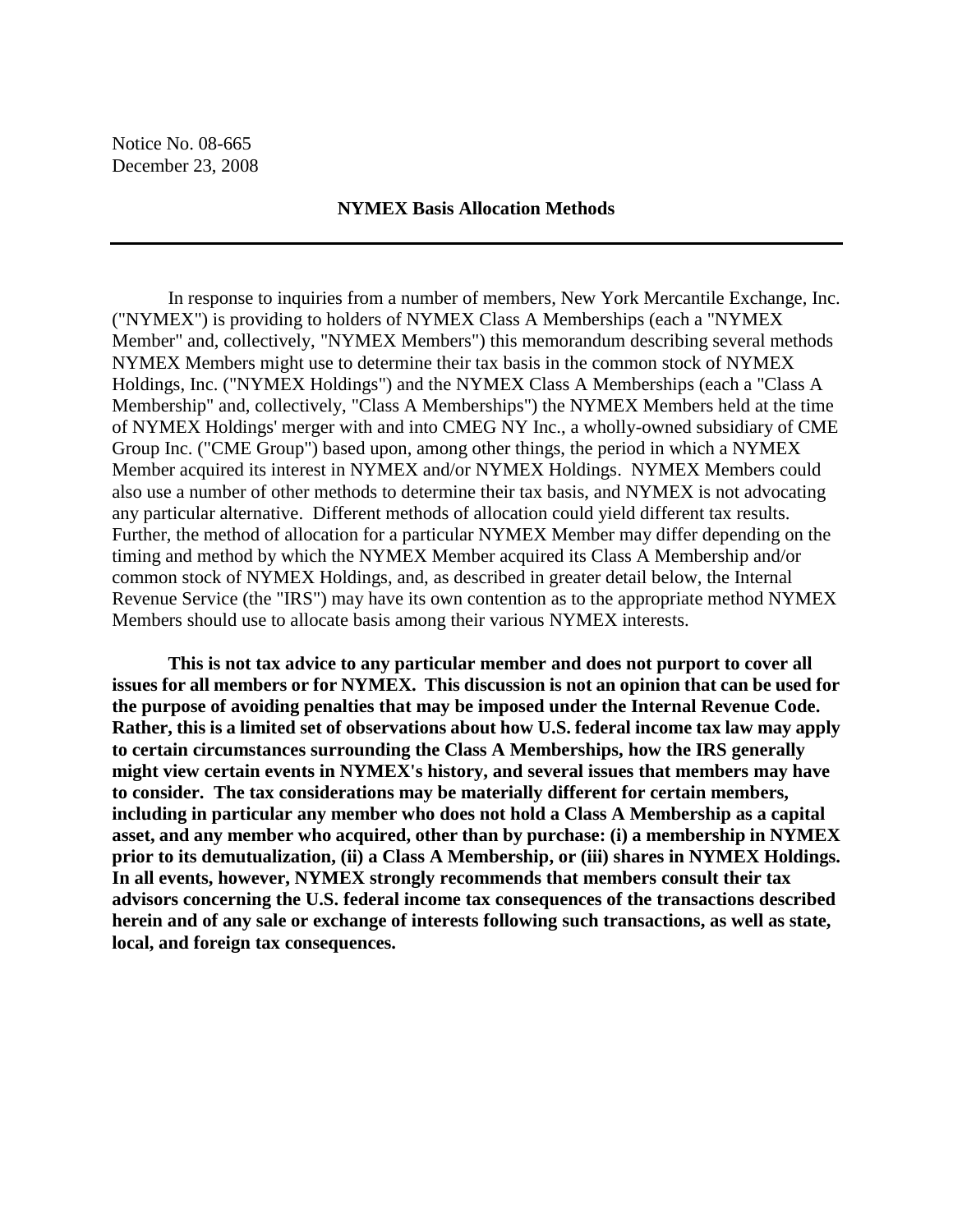#### **RECENT NYMEX HISTORY**

#### *Demutualization*

On November 17, 2000, the New York Mercantile Exchange ("Old NYMEX") converted from a New York not-for-profit membership association into a Delaware for-profit non-stock corporation and became a subsidiary of NYMEX Holdings, a Delaware for-profit stock corporation. NYMEX Holdings and NYMEX were formed as a result of a two-step transaction involving two mergers (the "Demutualization").

In the first merger, Old NYMEX merged into NYMEX, a newly-formed, non-stock corporation organized under Delaware law ("First Merger"). NYMEX survived the merger. In this merger each Old NYMEX member received one Class A Membership and one Class B membership in NYMEX for each membership in Old NYMEX (each an "Old NYMEX Membership" and, collectively, "Old NYMEX Memberships") that the member owned at the time of the Demutualization. At the time of the First Merger, Old NYMEX Memberships had two components: (i) a trading right component and (ii) an equity component. In the First Merger NYMEX Members each exchanged the trading right component of their Old NYMEX Memberships for one Class A Membership and exchanged the equity component of their Old NYMEX Memberships for one Class B membership.

Immediately after the first merger was completed, NYMEX merged with a transitory merger subsidiary of NYMEX Holdings (the "Second Merger"). NYMEX survived the merger and became a wholly-owned subsidiary of NYMEX Holdings. In the Second Merger NYMEX Members each exchanged their Class B memberships for one share of stock in NYMEX Holdings ("Old NYMEX Holdings Stock"). As a consequence, each Old NYMEX Membership interest was represented by one Class A Membership in NYMEX, which represented the trading right formerly contained in an Old NYMEX Membership, and one share of Old NYMEX Holdings Stock, which represented the equity right formerly contained in an Old NYMEX Membership.

For U.S. federal income tax purposes, the Demutualization was treated as a tax-free transaction.<sup>1</sup> As a result, the aggregate basis of one share of Old NYMEX Holdings Stock and one Class A Membership was generally equal to a NYMEX Member's basis in the NYMEX Member's Old NYMEX Membership. Finally, as a condition of the Demutualization, NYMEX Members were permitted to transfer only jointly shares of Old NYMEX Holdings Stock and Class A Memberships ("NYMEX Stapled Units") following the Demutualization.

#### *General Atlantic Transaction*

 $\overline{a}$ 

On March 13, 2006, the NYMEX Members approved a stock purchase agreement with General Atlantic Partners 82 L.P., GapStar LLC, GAP Coinvestments III LLC, GAP Coinvestments IV LLC, GAP Coinvestments CDA L.P., and GAPCO GmbH & Co. KG (collectively "General Atlantic"), whereby General Atlantic acquired a 10 percent equity interest

 $1$  In conjunction with the transaction, Old NYMEX sought and received a private letter ruling from the IRS that the First Merger was a tax-free transaction. The IRS reserved ruling on the tax effects of the Second Merger pending an IRS audit of the tax returns of Old NYMEX, NYMEX, and NYMEX Holdings for the taxable year in which the Second Merger occurred.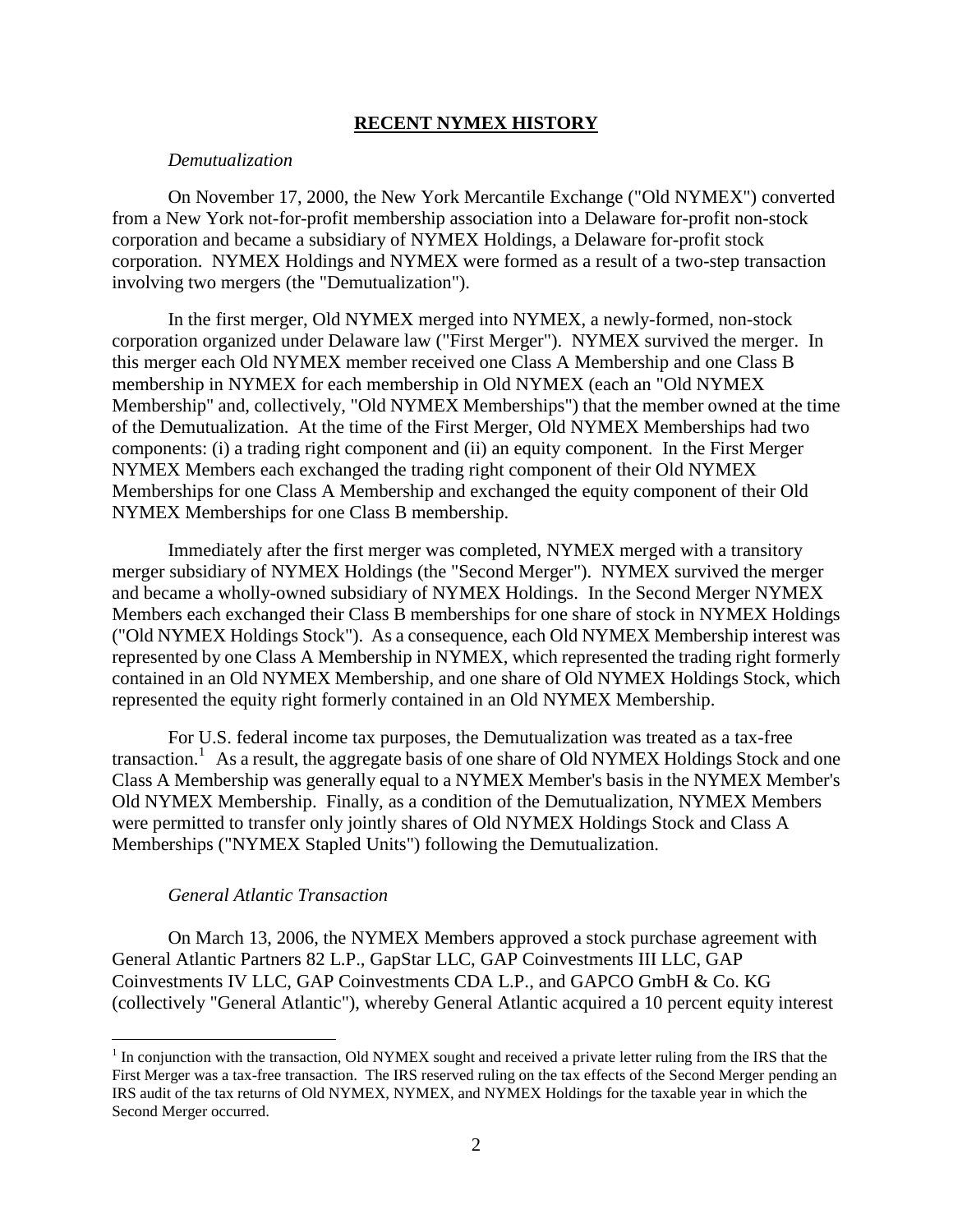in NYMEX Holdings (the "GA Transaction"). The GA Transaction closed on March 14, 2006. To facilitate the GA Transaction and to prepare for an eventual initial public offering, NYMEX Holdings adopted a merger as a mechanism to create a new capital structure. In the merger, NYMEX Merger Sub Inc., a subsidiary of NYMEX Holdings, created solely to effectuate the merger, was merged with and into NYMEX Holdings, with NYMEX Holdings surviving the merger. As a result of the merger, the number of authorized shares of NYMEX Holdings' capital stock was increased to 89,760,000 shares, which consisted of 8,160,000 shares of preferred stock in NYMEX Holdings and 73,440,000 shares of common stock in NYMEX Holdings ("New NYMEX Holdings Common Stock").

In the merger of NYMEX Merger Sub Inc. and NYMEX Holdings, NYMEX Members each exchanged one share of Old NYMEX Holdings Stock for 90,000 shares of New NYMEX Holdings Common Stock.<sup>2</sup> In addition, immediately following the merger, NYMEX Holdings sold the 8,160,000 shares of the newly created preferred stock in NYMEX Holdings to General Atlantic. NYMEX Holdings then distributed the gross proceeds from this sale to the holders of New NYMEX Holdings Common Stock in the form of a dividend.

The merger of NYMEX Merger Sub Inc. and NYMEX Holdings was treated as a tax-free reorganization for U.S. federal income tax purposes in which the NYMEX Members exchanged their shares of Old NYMEX Holdings Stock for shares of New NYMEX Holdings Common Stock. NYMEX Members' aggregate tax basis in their shares of New NYMEX Holdings Common Stock was equal to their tax basis in their Old NYMEX Holdings Stock (allocated to the various shares of New NYMEX Holdings Common Stock in accordance with the shares' relative fair market values).

Upon consummation of the GA Transaction, shares of New NYMEX Holdings Common Stock and Class A Memberships became separately transferable to a limited number of eligible transferees. Specifically, holders of shares of New NYMEX Holdings Common Stock could transfer such shares only to other NYMEX Members, other owners of New NYMEX Holdings Common Stock, or General Atlantic under certain limited conditions.<sup>3</sup> However, an entity or individual who sought to own shares of New NYMEX Holdings Common Stock, but was not permitted to purchase such shares alone, could purchase shares of New NYMEX Holdings Common Stock as part of a bundle consisting of a Class A Membership and 90,000 shares of New NYMEX Holdings Common Stock ("New NYMEX Bundled Units").

## *Initial Public Offering*

 $\overline{a}$ 

On November 17, 2006, NYMEX Holdings completed an initial public offering (the "IPO") of its common stock, which was listed on the New York Stock Exchange. In the IPO, NYMEX

<sup>&</sup>lt;sup>2</sup> The 90,000 shares of New NYMEX Holdings Common Stock exchanged for each share of Old NYMEX Holdings Stock was constituted of 30,000 shares of Series A-1 Common Stock, 30,000 shares of Series A-2 Common Stock, and 30,000 shares of Series A-3 Common Stock. The three classes of stock were identical except for certain transfer restrictions that expired at different intervals of time depending upon the class. To simplify this analysis, the three classes of New NYMEX Holdings Common Stock have been aggregated. These restrictions lifted on May 9, 2008. <sup>3</sup> In the time period between the GA Transaction and NYMEX Holdings' IPO, NYMEX facilitated a market for shares of New NYMEX Holdings Common Stock. Within this market, shares of New NYMEX Holdings Common Stock could be purchased in blocks of 1,000 shares by a limited number of eligible individuals or entities, including NYMEX Members and GA (under certain limited conditions).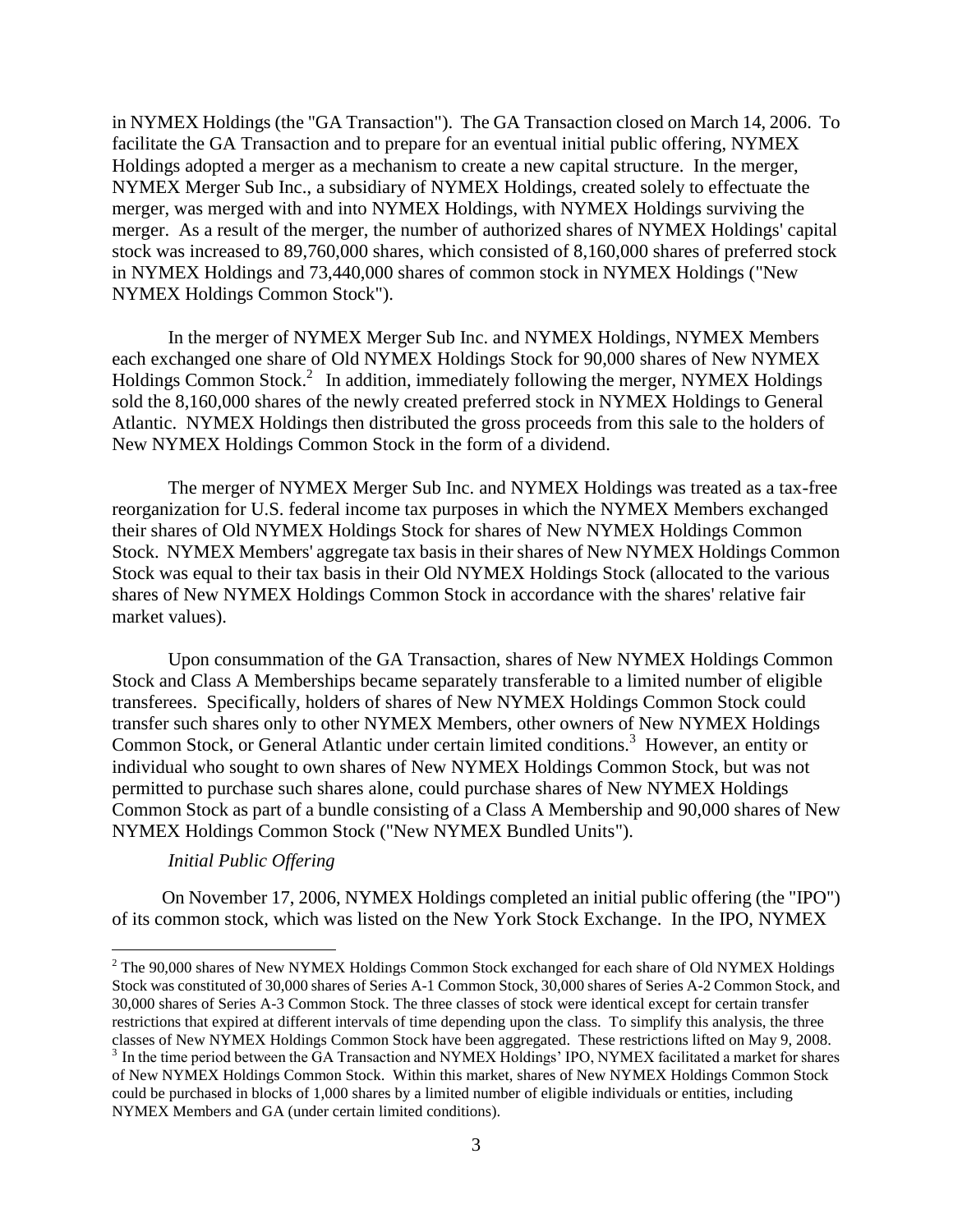Holdings offered approximately 5,390,000 shares of New NYMEX Holdings Common Stock to the public. Following the IPO, certain classes of New NYMEX Holdings Common Stock became separately transferable. However, the New NYMEX Holdings Common Stock received by NYMEX Members in the GA Transaction continued to be subject to certain transfer restrictions, which generally expired 18 months following the IPO.

## *CME Merger*

On August 18, 2008, the holders of New NYMEX Holdings Common Stock approved a merger between NYMEX Holdings and CME Group (the "CME Merger"). The CME Merger subsequently closed on August 22, 2008. In the merger, NYMEX Holdings merged with and into CMEG NY Inc., a wholly-owned subsidiary of CME Group, with CMEG NY Inc. surviving the merger. 4 As consideration for their shares of New NYMEX Holdings Common Stock, holders of New NYMEX Holdings Common Stock received, at their election, cash and/or CME Group Class A Common Stock ("CME Group Stock") in exchange for their shares of New NYMEX Holdings Common Stock. New NYMEX Holdings Common Stockholders who exchanged their shares solely for CME Group Stock took an aggregate tax basis in the CME Group Stock generally equal to their aggregate tax basis in the shares of New NYMEX Holdings Common Stock they surrendered in the merger.<sup>5</sup> New NYMEX Holdings Common Stockholders who exchanged their shares for a combination of CME Group Stock and cash took an aggregate tax basis in the CME Group stock they received in the merger generally equal to their aggregate tax basis in the shares of New NYMEX Holdings Common Stock surrendered in the merger, increased by the amount of taxable gain, if any, recognized in the merger, and decreased by the amount of cash, if any, received in the merger.

## **POTENTIAL TAX ALLOCATION ALTERNATIVES**

The following discussion offers potential alternatives that might be used by NYMEX Members to calculate their tax basis in the Class A Memberships and the shares of New NYMEX Holdings Common Stock that NYMEX Members held at the time of the CME Merger. The potential alternatives available to NYMEX Members to determine their basis in the respective components of an Old NYMEX Membership, NYMEX Stapled Unit, or New NYMEX Bundled Unit may depend in large part on the date on which the NYMEX Members acquired their interests in NYMEX and/or NYMEX Holdings. For simplicity, the discussion below has been separated into the following four categories of NYMEX Members:

- 1) NYMEX Members that purchased Old NYMEX Memberships before November 17, 2000, the date of the Demutualization;
- 2) NYMEX Members that purchased NYMEX Stapled Units after November 17, 2000, the date of the Demutualization, and before March 14, 2006, the date of the GA Transaction;
- 3) NYMEX Members that purchased Class A Memberships and/or shares of New NYMEX Holdings Common Stock after March 14, 2006, the date of the closing of the GA

 4 Immediately following the merger, CMEG NY Inc. changed its name to CMEG NYMEX Holdings Inc.

<sup>&</sup>lt;sup>5</sup> New NYMEX Holdings Common Stock shareholders that exchanged all of their New NYMEX Holdings Common Stock solely for cash in the merger generally recognized capital gain or loss equal to the difference between the amount of cash they received and their tax basis in the shares of New NYMEX Holdings Common Stock exchanged therefor.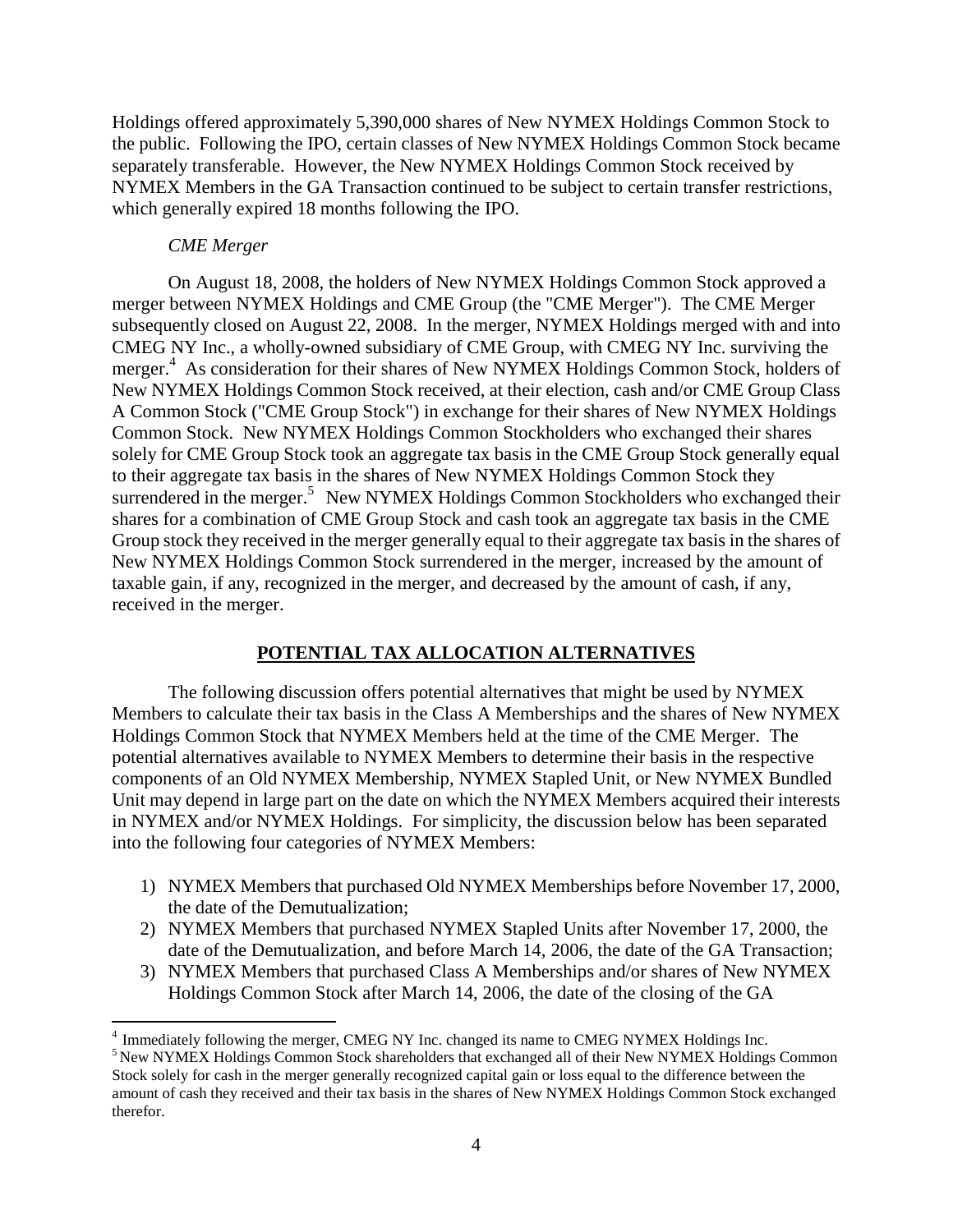Transaction and before November 17, 2006, the date of effectiveness of NYMEX Holdings' IPO; and

4) NYMEX Members who purchased Class A Memberships and/or shares of New NYMEX Holdings Common Stock after November 17, 2006, the date of NYMEX Holdings' IPO.

For those NYMEX Members falling within the third and fourth categories above, the task of allocating basis among their New NYMEX Bundled Units may generally prove less onerous than for those NYMEX Members falling within the first two categories. As described in greater detail below, for those members in the third and fourth categories, the markets for individual Class A Memberships and New NYMEX Holdings Common Stock during portions of the two time periods in which these NYMEX Members purchased their New NYMEX Bundled Units may permit them to rely on market prices set relatively close to their own purchases of New NYMEX Bundled Units. Conversely, those NYMEX Members falling within the first two categories above - those that purchased Old NYMEX Memberships or NYMEX Stapled Units - face a potentially more difficult task due to the timing of their purchases and the transfer restrictions in place on Class A Memberships and shares of Old NYMEX Holdings Stock following the Demutualization.

Practically speaking, a NYMEX Member falling within either of the first two categories above, and possibly the third category, is unlikely to have allocated the purchase price for the NYMEX Member's Old NYMEX Membership, NYMEX Stapled Unit, or New NYMEX Bundled Unit among the individual components of these interests or to have had any information on the valuation of these respective components when the NYMEX Member purchased its interests. For instance, a NYMEX Member who held an Old NYMEX Membership is unlikely to have allocated the purchase price for its Old NYMEX Membership among the trading right and equity components of the Old NYMEX Membership or had any information on the valuation of the components when the NYMEX Member purchased the Old NYMEX Membership. Similarly, a NYMEX Member who purchased a NYMEX Stapled Unit may not have allocated the purchase price for the NYMEX Stapled Unit among the Class A Membership and the one share of Old NYMEX Holdings Stock that constituted the NYMEX Stapled Unit when the NYMEX Member purchased the NYMEX Stapled Unit, even though, notwithstanding the bundling, two different assets constituted the NYMEX Stapled Unit. If this is the case, then a NYMEX Member will need to make a reasonable determination of how the purchase price should be allocated between each component of an Old NYMEX Membership, or, in the case of a NYMEX Member that purchased a NYMEX Stapled Unit, how the purchase price should be allocated between the Class A Membership and the one share of Old NYMEX Holdings Stock of the NYMEX Stapled Unit. In turn, this allocation may allow NYMEX Members to determine their tax basis in the individual components of their Old NYMEX Membership or NYMEX Stapled Unit. Although there may be other appropriate methodologies, possible approaches to allocating a NYMEX Member's tax basis among these components are described below. Further, as discussed in greater detail below, the IRS may have its own contention as to the proper allocation of basis among the components of a Class A Membership, a NYMEX Stapled Unit, or a New NYMEX Bundled Unit.

*NYMEX Members That Purchased Old NYMEX Memberships Before November 17, 2000, the Date of the Demutualization*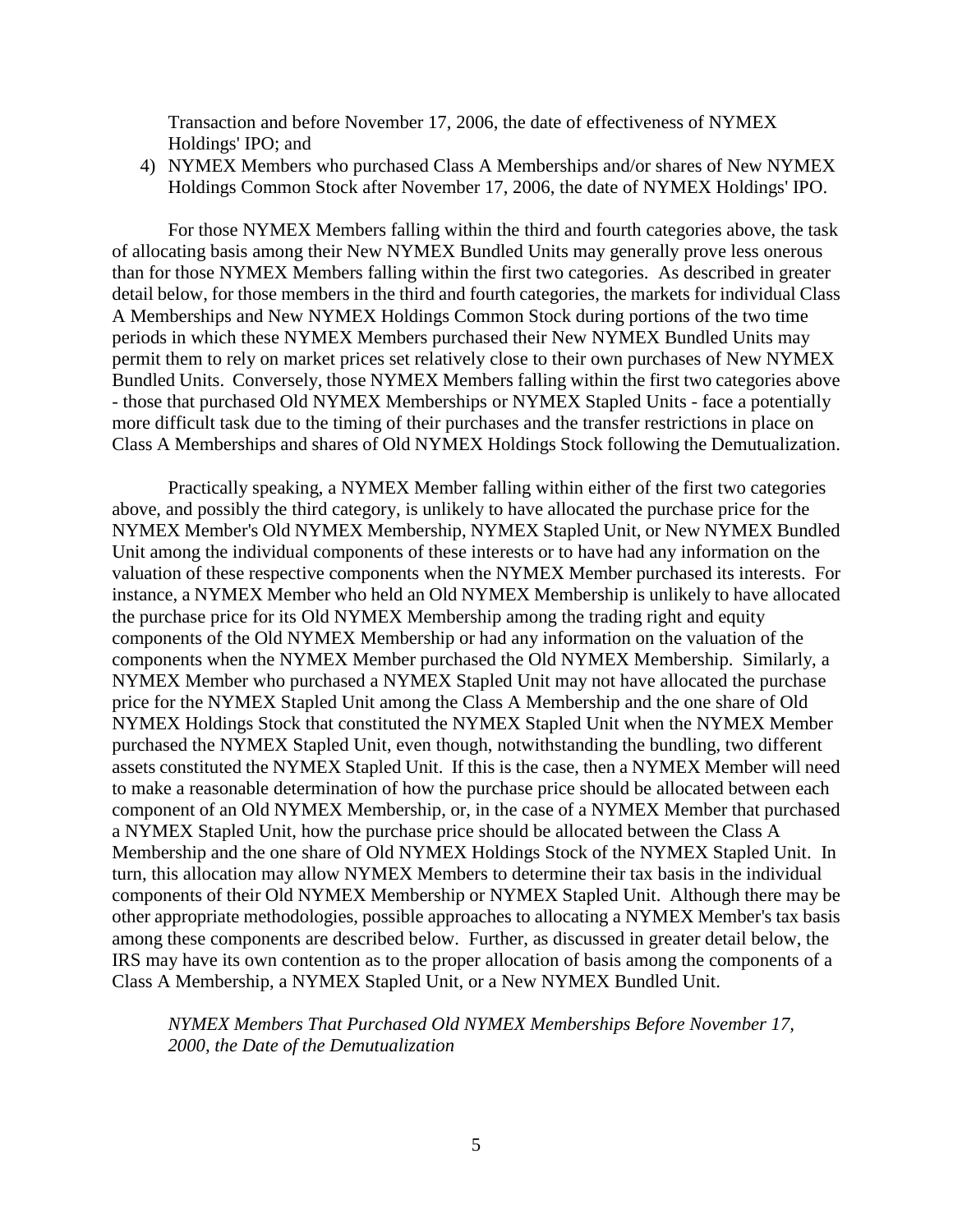At the time of the CME Merger, a NYMEX Member (i) that had purchased an Old NYMEX Membership prior to the Demutualization, (ii) received a Class A Membership and one share of Old NYMEX Holding Stock in exchange for its Old NYMEX Membership in the Demutualization, and (iii) exchanged its one share of Old NYMEX Holdings Stock for 90,000 shares of New NYMEX Holdings Common Stock in the merger accompanying the GA Transaction generally would have a tax basis in Class A Membership equal to the amount of the NYMEX Member's purchase price for its Old NYMEX Membership that was allocable to the trading right component of the NYMEX Member's Old NYMEX Membership and a tax basis in the NYMEX Member's shares of New NYMEX Holdings Common Stock equal to the amount of the NYMEX Member's purchase price for its Old NYMEX Membership that was allocable to the equity component of the NYMEX Member's Old NYMEX Membership. As noted above, if the NYMEX Member did not allocate the purchase price for the NYMEX Member's Old NYMEX Membership between the trading right component and the equity component of the Old NYMEX Membership when the NYMEX Member purchased an Old NYMEX Membership, the NYMEX Member will need to make a reasonable determination of how much the NYMEX Member paid for each component in order to determine the NYMEX Member's tax basis in the NYMEX Member's Class A Membership and the shares of New NYMEX Holdings Common Stock the NYMEX Member held at the time of the CME Merger. Two possible approaches to allocating a NYMEX Member's purchase price in an Old NYMEX Membership among the Old NYMEX Membership's trading right component and equity component are described below.

One possible approach to allocating a NYMEX Member's purchase price in an Old NYMEX Membership among the Old NYMEX Membership's trading right component and equity component lies in the recent court case Fisher v. United States.<sup>6</sup> In Fisher the U.S. Court of Federal Claims adopted the "open transaction" doctrine in a case addressing the tax treatment of a policy holder upon the demutualization of a mutual insurance company. In Fisher, as part of the conversion of a mutual insurance company to a stock insurance company, the taxpayer received stock in the stock insurance company in exchange for the taxpayer's equity rights in the former mutual insurance company. The taxpayer subsequently sold the stock. The taxpayer argued that a portion of the premiums the taxpayer paid to the mutual insurance company was for the equity rights that the taxpayer exchanged for the stock, and, as such, the taxpayer should have basis in the stock received equal to the taxpayer's basis in the equity rights surrendered. Under its view of the tax treatment of policy holders upon the demutualization of a mutual insurance company, the IRS contended that the equity rights the taxpayer exchanged for stock had no value and in turn the stock received for the taxpayer's equity rights had a zero tax basis. The taxpayer responded that the equity rights had value, but that this value was not discernible at the time the taxpayer purchased the insurance policy. The court rejected the IRS's argument that the equity rights had a zero tax basis and agreed with the taxpayer that the equity rights did have value constituting basis to the taxpayer, but that this value was not discernible at the time the taxpayer purchased the insurance policy. Consequently, the court applied the "open transaction" doctrine to hold that the taxpayer did not realize income on the sale of the stock.

Several questions remain following the Fisher decision. First, whether the IRS will seek to appeal either of the Fisher court's holdings: (i) that the equity right in the mutual insurance company the taxpayer held in Fisher through its insurance policy did not have a zero basis and (ii)

 6 Fisher v. United States, 82 Fed. Cl. 780 (Fed. Cl. 2008).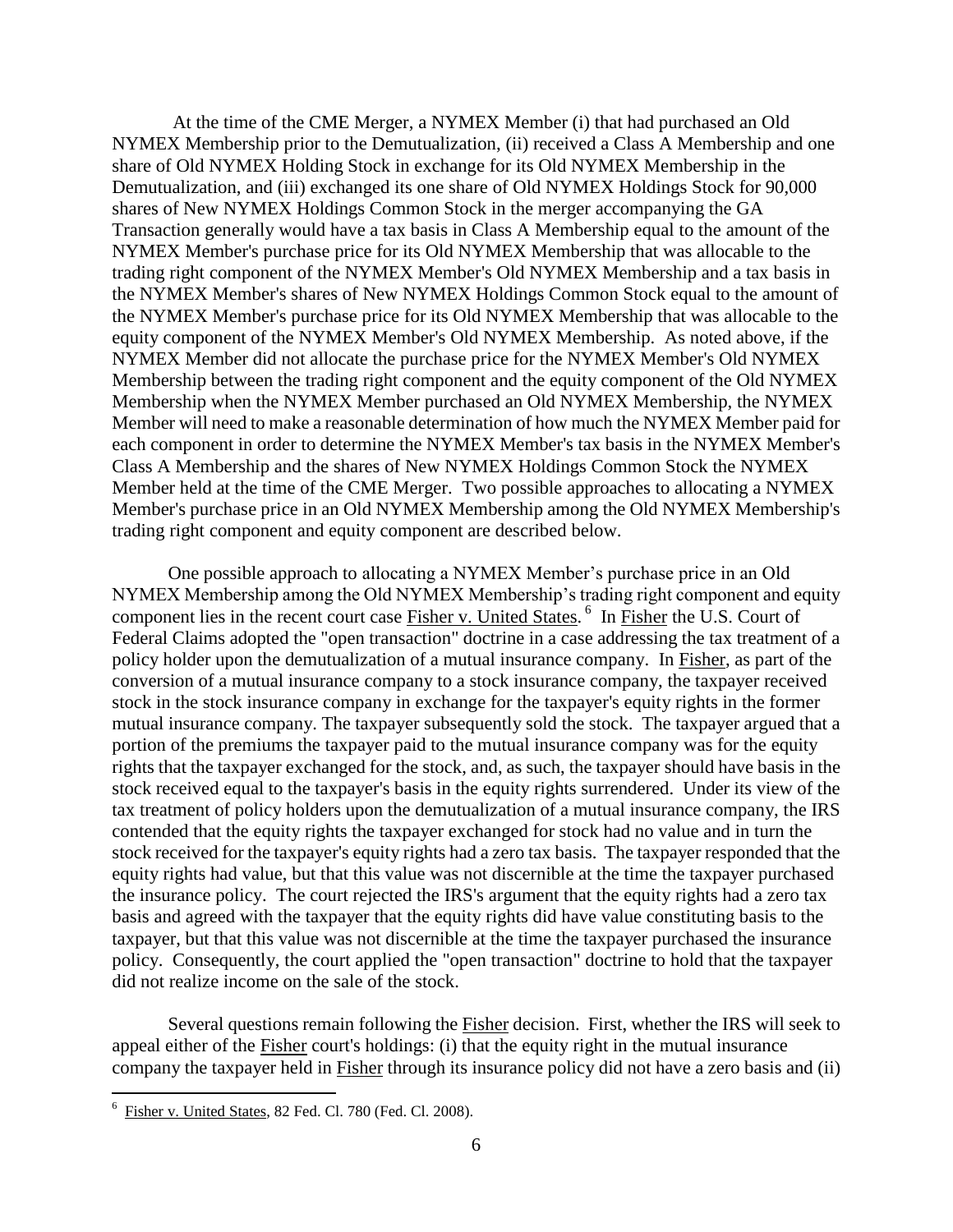that the "open transaction" doctrine applied to the taxpayer's sale of the shares representing such equity right. Second, whether the IRS will accept either of the Fisher court's holdings outside the context of the demutualization of a mutual insurance company, such as in the context of the Demutualization. The answer to either of these questions is not presently known. If the IRS were to appeal and succeed in overturning the Fisher decision, it could challenge any attempt by NYMEX Members to allocate any portion of their purchase price in their Old NYMEX Memberships to the equity component of such interest. Even if the IRS does not appeal the Fisher decision, the IRS could maintain the position, as it did in Fisher and its rulings involving mutual insurance company demutualizations, that the equity component of the Old NYMEX Membership had zero value and therefore a zero tax basis. However, there is a question as to whether the IRS's position would succeed in contexts outside of the demutualization of a mutual insurance company. It is possible that an argument based on the underlying differences between the demutualization of a mutual insurance company and the demutualization of a member-owned securities exchange, such as the Demutualization, could rebuff an IRS attempt to extend its rulings in the mutual insurance company context. However, as this position has not been directly addressed by the IRS or the courts, it is not known whether such a position could succeed.

If the IRS succeeded in arguing that the equity component of an Old NYMEX Membership had zero value, NYMEX Members would have zero tax basis in the one share of Old NYMEX Holdings Stock they received in exchange for the equity component of their Old NYMEX Memberships during the Demutualization.<sup>7</sup> In turn, at the time of the CME Merger, NYMEX Members that exchanged their Old NYMEX Memberships in the Demutualization, would have a zero tax basis in their shares of New NYMEX Holdings Common Stock and a tax basis in their Class A Membership equal to what they paid for their Old NYMEX Memberships.

One possible approach for a NYMEX Member to allocate the NYMEX Member's basis among the components of its Old NYMEX Membership would be for a NYMEX Member to take the position that the "open transaction" doctrine, as interpreted by the court in Fisher, should be extended to the sale of either the NYMEX Member's Class A Membership or shares of New NYMEX Holdings Common Stock. Under the "open transaction" doctrine, as interpreted by the court in Fisher, if an allocation of the taxpayer's purchase price for property among the property's various components is impossible because the components' values are not ascertainable at the time of the purchase, the taxpayer will not recognize gain or loss until all of the property is disposed of or the entire cost of the property is recovered out of the proceeds of sales of the components of the property. In other words, the "open transaction" doctrine, as interpreted by the court in Fisher, may permit a taxpayer to reduce the taxpayer's aggregate tax basis in the property by the proceeds of each sale of the individual components of the property until the taxpayer's aggregate tax basis in the property is exhausted. Based on the IRS's arguments in Fisher and the IRS's position in prior

 $\overline{a}$ 

 $<sup>7</sup>$  In Old NYMEX's request for a private letter ruling as to the tax treatment of the Demutualization, Old NYMEX</sup> expressly requested that the IRS rule that the Class A Memberships, which represented the trading right component of the Old NYMEX Memberships, have the same tax basis as the Old NYMEX Memberships, while the Class B memberships, which represented the equity component of the Old NYMEX Memberships, have a zero tax basis. In support of this position, NYMEX cited as precedent an IRS ruling that the equity component of an insurance policy purchased from a mutual insurance company had a zero tax basis upon the demutualization of the mutual insurance company. The IRS, however, declined to rule as such and instead stated in the private letter ruling to NYMEX that the IRS would express no opinion as to the allocation of the tax basis, if any, between the Class A Memberships and Class B memberships.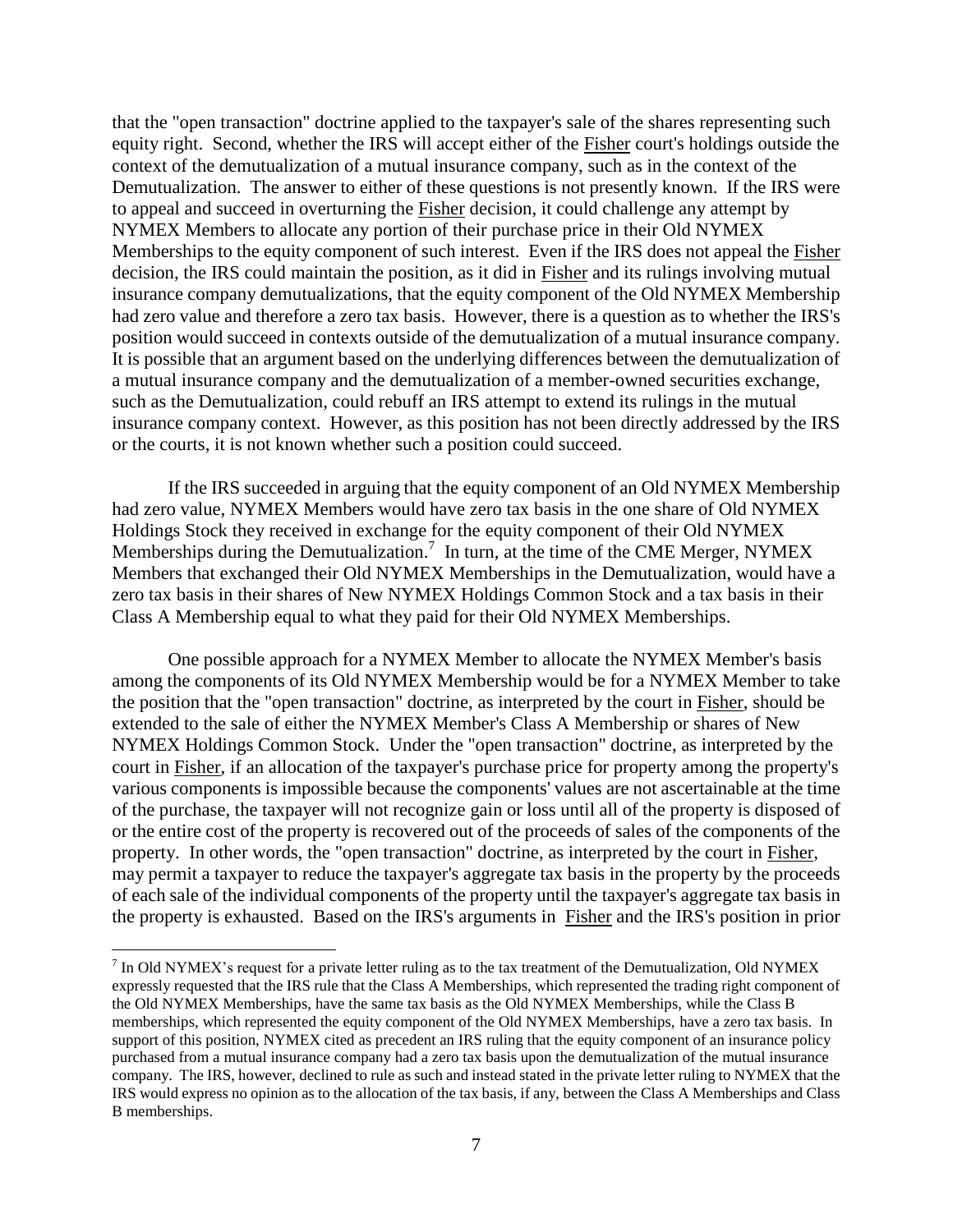rulings, the IRS may not agree with this position and NYMEX strongly encourages NYMEX Members to consult with their tax advisors as to the U.S. federal income tax consequences of the sale or exchange of either their Class A Memberships or their shares of New NYMEX Holdings Common Stock.

Another possible approach for a NYMEX Member to allocate the NYMEX Member's basis among the components of its Old NYMEX Membership would be to compare the value of a lease of the Old NYMEX Membership when it was purchased prior to the Demutualization. Although not determinative, the ratio of the value of the lease to the price the NYMEX Member paid for the NYMEX Member's Old NYMEX Membership could be indicative of what portion of the NYMEX Member's purchase price for a Class A Membership should be allocated to the trading right component of the Old NYMEX Membership when the Old NYMEX Membership was purchased.

#### *NYMEX Members That Purchased NYMEX Stapled Units After November 17, 2000, the Date of the Demutualization, and Before March 14, 2006, the Date of the GA Transaction*

A NYMEX Member that purchased a NYMEX Stapled Unit between the dates of the Demutualization and the GA Transaction would generally have a tax basis in its Class A Membership equal to the amount of the NYMEX Member's purchase price for a NYMEX Stapled Unit allocable to the Class A Membership and a tax basis in the New NYMEX Holdings Common Stock equal to the amount of the NYMEX Member's purchase price allocable to the NYMEX Member's one share of Old NYMEX Holdings Stock. As noted above, if the NYMEX Member did not allocate the purchase price for the NYMEX Member's NYMEX Stapled Unit between the Class A Membership and the one share of Old NYMEX Holdings Stock when the NYMEX Member purchased the NYMEX Stapled Unit, the NYMEX Member will need to make a reasonable determination of how to allocate the NYMEX Member's purchase price for the NYMEX Stapled Unit between each interest in order to determine the tax basis in the NYMEX Member's Class A Membership and the shares of New NYMEX Holdings Common Stock the NYMEX Member held at the time of the CME Merger.

One possible alternative that a NYMEX Member might use to determine the basis in the respective interests constituting the NYMEX Stapled Unit would be to allocate the aggregate basis among the interests based on the relative fair market values of the Class A Membership and the one share of Old NYMEX Holdings Stock as of the date the NYMEX Member purchased the NYMEX Stapled Unit. This approach would involve comparing the market price of the Class A Membership, or the market price of the one share of Old NYMEX Holdings Stock, or their equivalent, to the market price of the NYMEX Stapled Unit, when such markets in these interests developed. In this regard, NYMEX began to facilitate a market in Class A Memberships (without associated Old NYMEX Holdings Stock or New NYMEX Holdings Common Stock) following the GA Transaction. Likewise, the market for New NYMEX Holdings Common Stock shares (without associated Class A Membership), which were received by NYMEX Members in exchange for their one share of Old NYMEX Holdings Stock in the merger accompanying the GA Transaction, began following the GA Transaction. Although not determinative, the ratio of the value of the Class A Membership or the value of the shares of New NYMEX Holdings Common Stock to the value of the combined interests could be indicative of the relationship between the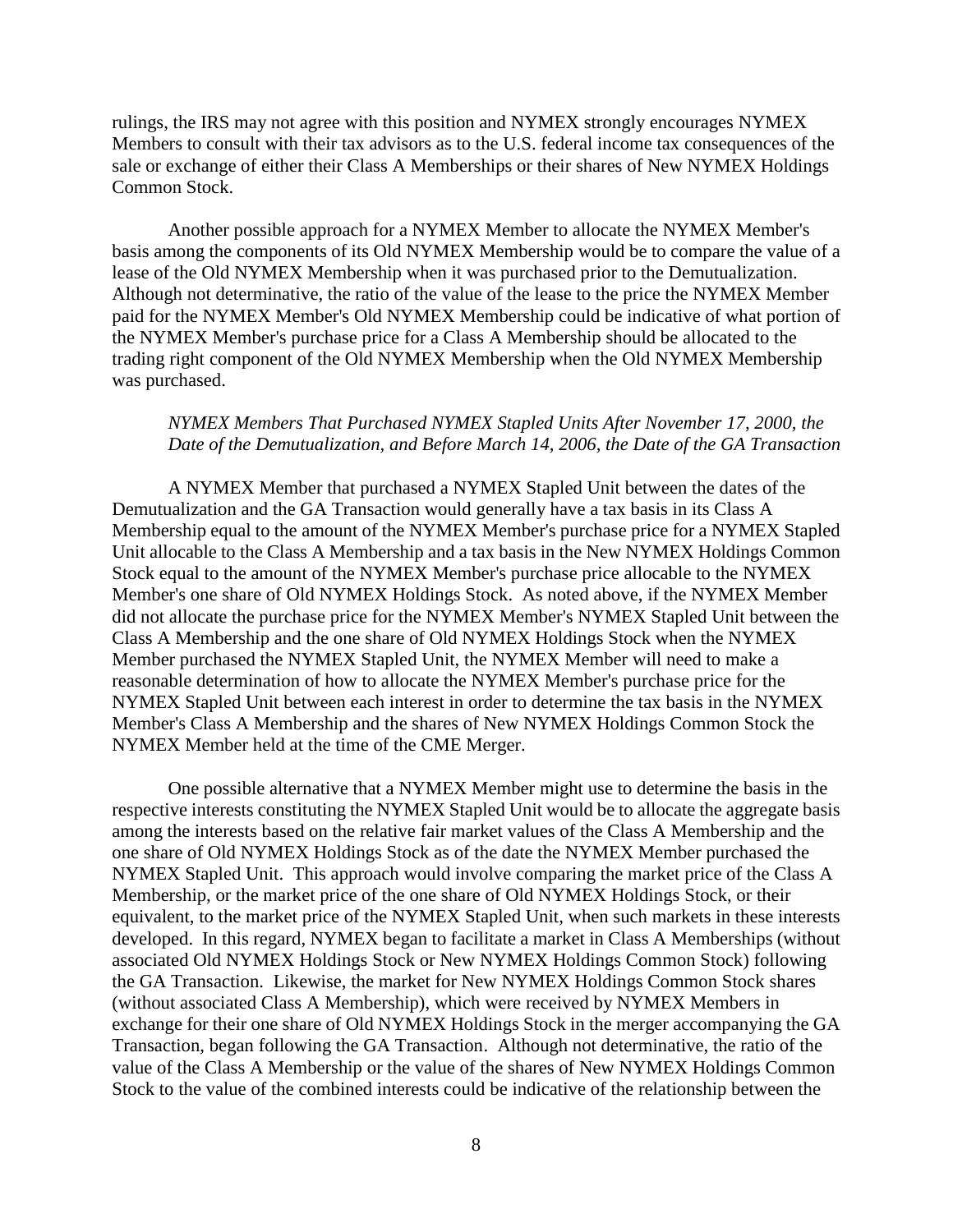value of the Class A Membership and the one share of Old NYMEX Holdings Stock when a NYMEX Member purchased a NYMEX Stapled Unit.

Please note that this method may be limited to those NYMEX Members who purchased NYMEX Stapled Units only within a reasonable period of time prior to the completion of the GA Transaction. That is, Class A Memberships and, in certain circumstances, New NYMEX Holdings Common Stock shares, could be sold alone following the GA Transaction. Thus, those NYMEX Members that purchased their interests well in advance of the GA Transaction may not be able to rely on this method to set the value of the respective components of their NYMEX Stapled Unit as too much time may have elapsed between when these NYMEX Members purchased their NYMEX Stapled Units and the sale of de-stapled Class A Memberships and de-stapled shares of New NYMEX Holdings Common Stock following the GA Transaction.

Note also that because the Class A Membership and the one share of the Old NYMEX Holdings Stock could only be transferred together between the dates of the Demutualization and GA Transaction, the IRS may attempt to argue that none of the purchase price of a NYMEX Stapled Unit should be allocated to the one share of Old NYMEX Holding Stock in such unit. As described in greater detail above in the section "NYMEX Members that Purchased Old NYMEX Memberships Before November 17, 2000, the Date of the Demutualization," the IRS could maintain the position that the one share of Old NYMEX Holdings Stock, like the equity rights received by a policy holder in the demutualization of a mutual insurance company, had no value upon its purchase and therefore no tax basis upon a later disposition of the shares of New NYMEX Holdings Common Stock received in exchange for the one share of Old NYMEX Holdings Stock. On the other hand, an argument might be made in response to the IRS that the NYMEX Stapled Units were distinguishable from the Old NYMEX Memberships because the NYMEX Stapled Unit constituted two distinct properties at the time the NYMEX Stapled Unit was purchased: (i) the Class A Membership and (ii) the one share of Old NYMEX Holdings Stock. While these properties may have been stapled together when purchased, each property was clearly distinct from the other and therefore it may present a more difficult challenge for the IRS to argue that either component had zero value. If the IRS's argument succeeded, however, the IRS could challenge any attempt by a NYMEX Member to allocate any portion of the NYMEX Member's purchase price in the NYMEX Member's NYMEX Stapled Unit to the equity component of such interest.

Another possible approach for a NYMEX Member to allocate the NYMEX Member's basis among the components of its NYMEX Stapled Unit would be to compare the value of a lease of a Class A Membership when the NYMEX Stapled Unit was purchased. Although not determinative, the ratio of the value of the lease to the price the NYMEX Member paid for the NYMEX Member's NYMEX Stapled Unit could be indicative of what portion of the NYMEX Member's purchase price for a NYMEX Stapled Unit should be allocated to the Class A Membership contained in the NYMEX Stapled Unit when the NYMEX Stapled Unit was purchased.

*NYMEX Members That Purchased Class A Memberships and/or Shares of New NYMEX Holdings Common Stock After March 14, 2006, the Date of the Closing of the GA*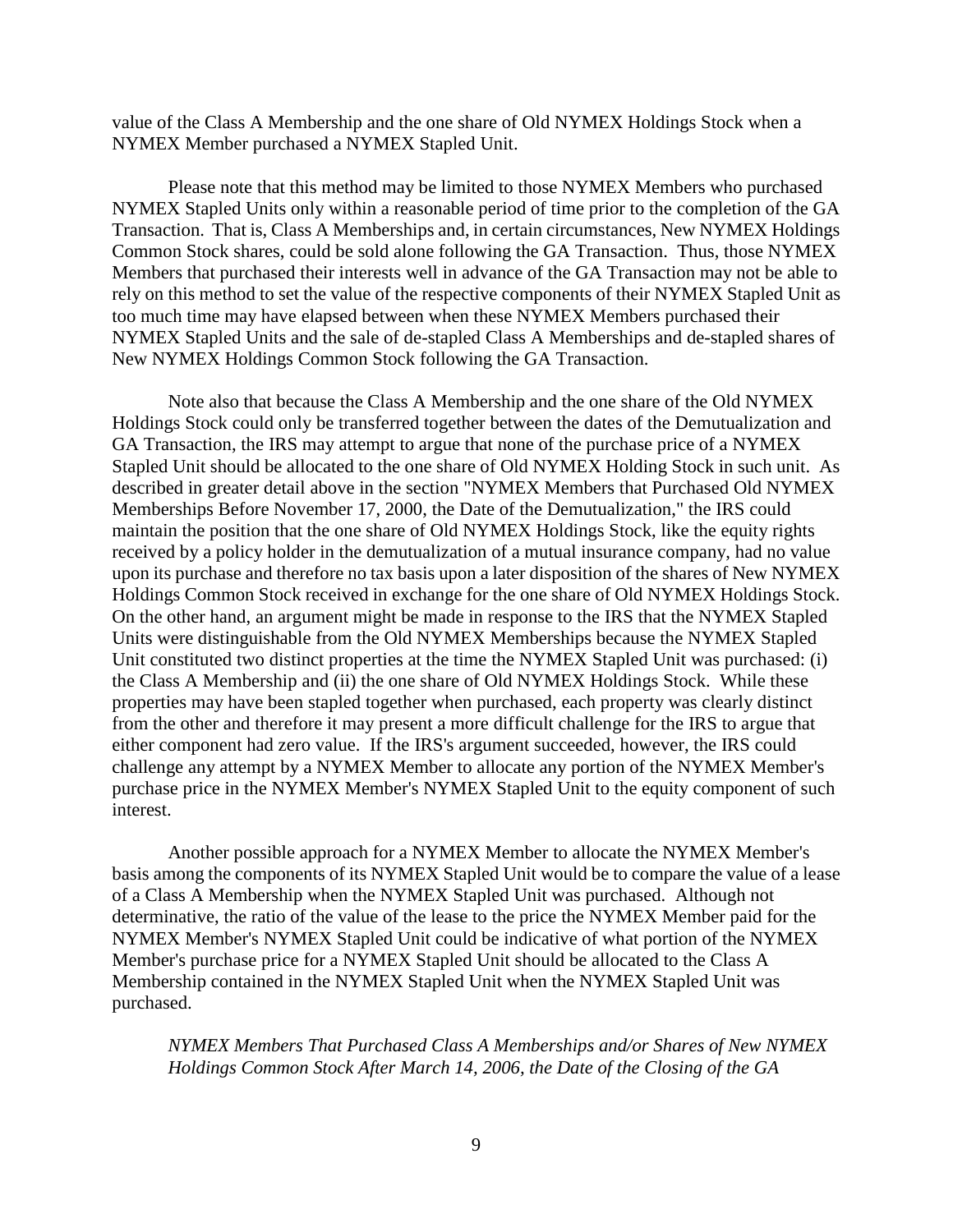### *Transaction and Before November 17, 2006, the Date of Effectiveness of NYMEX Holdings' IPO*

For a NYMEX Member that purchased a Class A Membership or shares of New NYMEX Holdings Common Stock following the GA Transaction and before the IPO, the determination of the NYMEX Member's tax basis in the Class A Membership and/or shares of New NYMEX Holdings Common Stock may depend on whether the NYMEX Member purchased the Class A Membership or shares of a New NYMEX Holdings Common Stock as part of a New NYMEX Bundled Unit or purchased either interest alone. That is, since de-stapled Class A Memberships were transferable following the GA Transaction, a NYMEX Member that purchased a Class A Membership following the GA Transaction generally would have a tax basis in such membership equal to the price paid for the Class A Membership. Likewise, since de-stapled shares of New NYMEX Holdings Common Stock were transferable following the GA Transaction, a NYMEX Member that purchased shares of New NYMEX Holdings Common Stock following the GA Transaction generally would have a tax basis in such shares equal to the price paid for the shares. Those NYMEX Members that purchased a New NYMEX Bundled Unit may have several possible alternatives, one of which is described below, under which to allocate their purchase price among the Class A Membership and the shares of New NYMEX Holdings Common Stock that constituted the New NYMEX Bundled Unit.

One possible approach for a NYMEX Member to allocate the aggregate basis in a NYMEX Stapled Unit would be to compare the market price of the Class A Membership, or the market price of the shares of the New NYMEX Holdings Common Stock, or their equivalent, to the market price of the New NYMEX Bundled Unit when such markets in these interests developed. In this regard, NYMEX began to facilitate a market in Class A Memberships (without the associated shares of New NYMEX Holdings Common Stock) following the GA Transaction. Likewise, the market for New NYMEX Holdings Common Stock (without the associated Class A Membership) began following the GA Transaction. Although not determinative, the ratio of the value of the Class A Membership or the value of the shares of New NYMEX Holdings Common Stock to the value of the combined interests could be indicative of the relationship between the value of the Class A Membership and the shares of New NYMEX Holdings Common Stock when a NYMEX Member purchased a New NYMEX Bundled Unit.

#### *NYMEX Members Who Purchased Class A Memberships and/or Shares of New NYMEX Holdings Common Stock After November 17, 2006, the Date of NYMEX Holdings' IPO*

A NYMEX Member that purchased Class A Memberships and/or shares of New NYMEX Holdings Common Stock following the IPO generally will be able to establish a tax basis in a Class A Membership or the shares of New NYMEX Holdings Common Stock purchased alone based on the price paid for either interest. For a NYMEX Member that purchased a Class A Membership together with the shares of New NYMEX Holdings Common Stock in a New NYMEX Bundled Unit following the IPO, one alternative to allocate the NYMEX Member's aggregate tax basis in the New NYMEX Bundled Unit among the Class A Membership and the shares of New NYMEX Holdings Common Stock that constituted such unit would be to allocate among the Class A Membership and the shares of New NYMEX Holdings Common Stock based on the relative fair market values of these interests as of the date the NYMEX Member purchased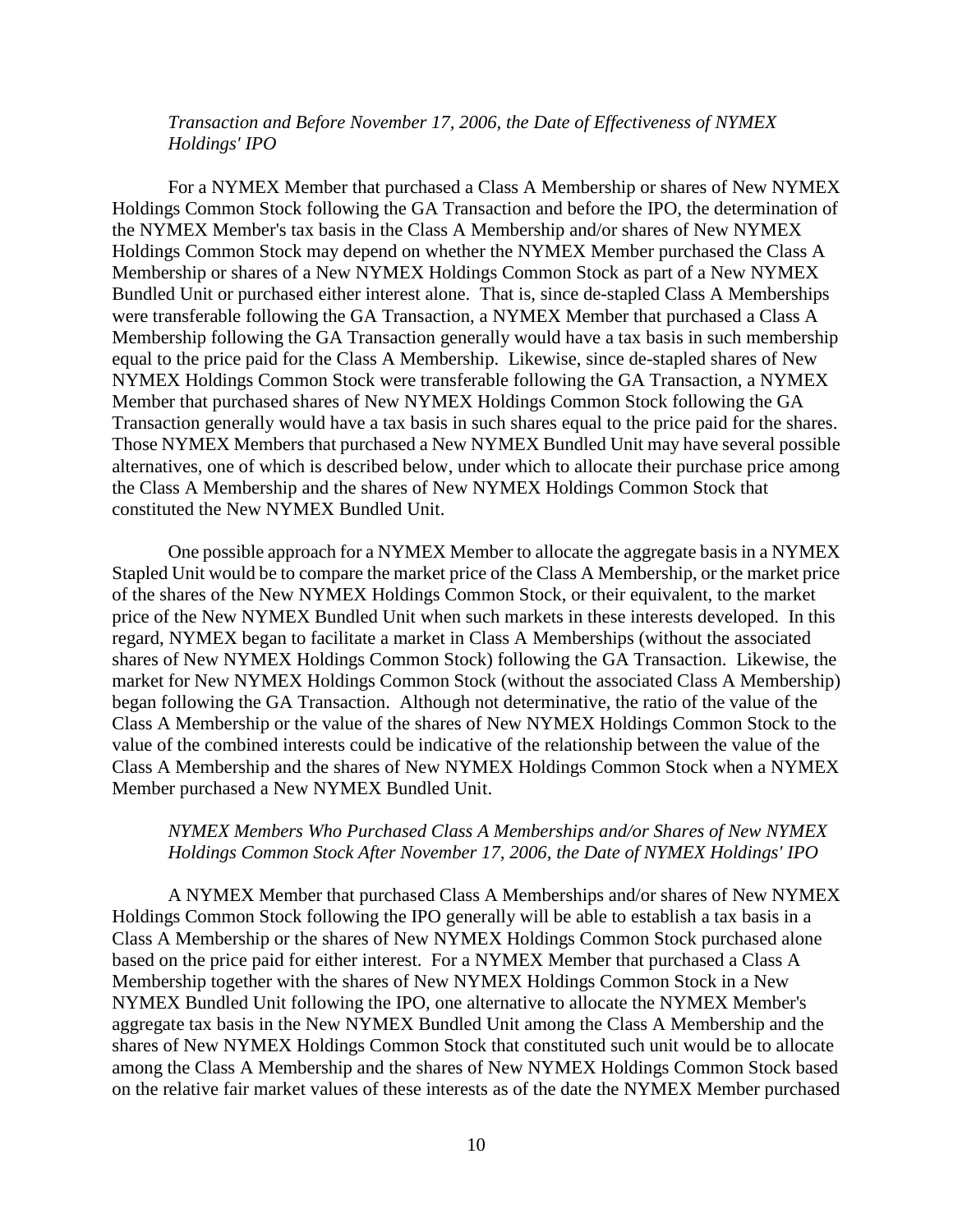the New NYMEX Bundled Unit. For purchases of New NYMEX Bundled Units following the IPO, these values could be established by (i) determining the fair market value of the shares of New NYMEX Holdings Common Stock on the date of the purchase based on the closing price of such shares on the applicable public market (the "Per Share Price"), (ii) multiplying the Per Share Price by the total number of shares of New NYMEX Holdings Common Stock in the purchasing NYMEX Member's New NYMEX Bundled Unit, and (iii) and subtracting the figure calculated in clause (ii) from the total price the NYMEX Member paid for the New NYMEX Bundled Unit. The result of these calculations could be the fair market value of the NYMEX Member's Class A Membership.

## **In regard to all of the alternatives described above, the IRS may have its contention as to the proper allocation of basis among the components of a Class A Membership, a NYMEX Stapled Unit, or a New NYMEX Bundled Unit.**

**This is not tax advice to any particular member and does not purport to cover all issues for all members or for NYMEX. This discussion is not an opinion that can be used for the purpose of avoiding penalties that may be imposed under the Internal Revenue Code. Rather, this is a limited set of observations about how U.S. federal income tax law may apply to certain circumstances surrounding the Class A Memberships, how the IRS generally might view certain events in NYMEX's history, and several issues that members may have to consider. The tax considerations may be materially different for certain members, including in particular any member who does not hold a Class A Membership as a capital asset, and any member who acquired, other than by purchase: (i) a membership in Old NYMEX, (ii) a Class A Membership, (iii) a NYMEX Stapled Unit, (iv) a New NYMEX Bundled Unit, or (v) shares of New NYMEX Holdings Common Stock. In all events, however, NYMEX strongly recommends that members consult their tax advisors concerning the U.S. federal income tax consequences of the transactions described herein and of any sale or exchange of interests following such transactions, as well as state, local, and foreign tax consequences.** 

For questions about the historical transactions as described in this memorandum, contact Donna Talamo at (212) 299-2372. For questions regarding tax basis, contact Jeff Rotter at (312) 466-4416.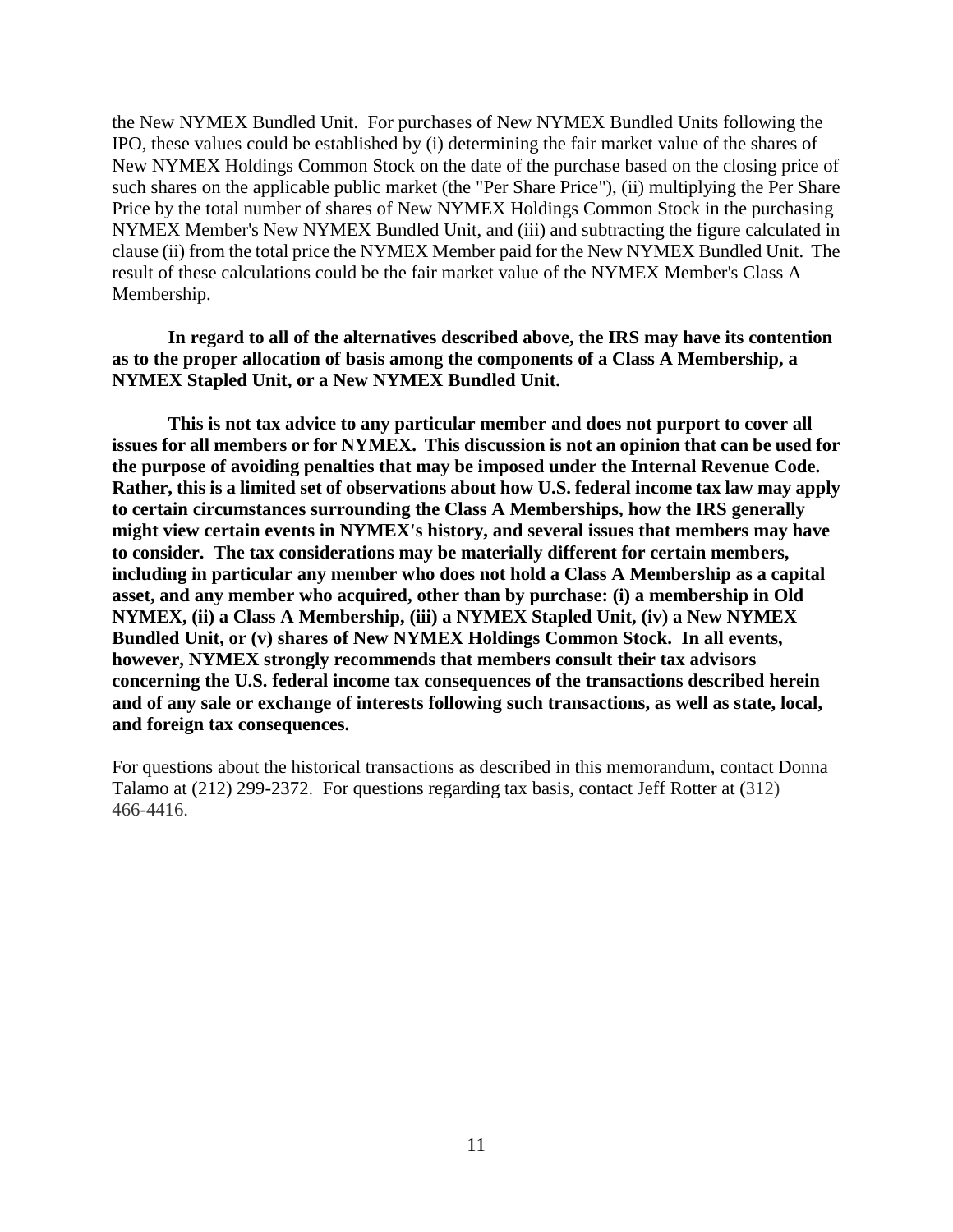# **GLOSSARY**

"**Class A Membership**" The memberships that NYMEX members received in exchange for the trading right component of their old NYMEX memberships upon the Demutualization. These memberships are the memberships that NYMEX members held at the time of NYMEX's merger with CME Group.

"**CME Group**" The parent corporate entity of CMEG NY Inc., the entity which NYMEX Holdings merged with and into upon NYMEX Holdings' merger with CME Group.

"**CME Group Stock**" The shares of CME Group Class A Common Stock that NYMEX Holdings shareholders received in exchange for shares of NYMEX Holdings Common Stock upon NYMEX Holdings' merger with CME Group.

"**Demutualization**" The conversion of the New York Mercantile Exchange ("Old NYMEX") from a New York not-for-profit membership association into a Delaware for-profit non-stock corporation on November 17, 2000. In the demutualization, members of Old NYMEX received one Class A Membership and one share of NYMEX Holdings common stock in exchange for their memberships in Old NYMEX.

"**GA Transaction**" The transaction in which General Atlantic acquired a 10% equity interest in NYMEX Holdings whereby shareholders of NYMEX Holdings common stock received 90,000 shares of New NYMEX Holdings Common Stock in exchange for one share of Old NYMEX Holdings Stock. The transaction which was closed on March 14, 2006 resulted in the de-stapling of the Class A Membership from the NYMEX Holdings stock.

"**IPO**" The transaction in which NYMEX Holdings made an initial public offering of its common stock on the New York Stock Exchange. NYMEX Holdings Common Stock began trading on the New York Stock Exchange on November 17, 2006.

"**IRS**" The Internal Revenue Service.

"**New NYMEX Bundled Units**" The bundle of shares consisting of New NYMEX Holdings Common Stock and Class A Memberships that were sold following the GA Transaction.

"**New NYMEX Holdings Common Stock**" The stock that NYMEX Holdings' shareholders received upon the conversion of Old NYMEX Holdings Stock pursuant to the GA Transaction.

"**NYMEX**" New York Mercantile Exchange, Inc., a Delaware for-profit non-stock corporation and the current entity in which NYMEX members hold Class A Memberships.

"**NYMEX Holdings**" NYMEX Holdings, Inc., a Delaware for-profit stock corporation and the former parent entity of NYMEX that was merged with and into CMEG NY Inc.

"**NYMEX Member**" An entity or individual that holds a Class A Membership in NYMEX.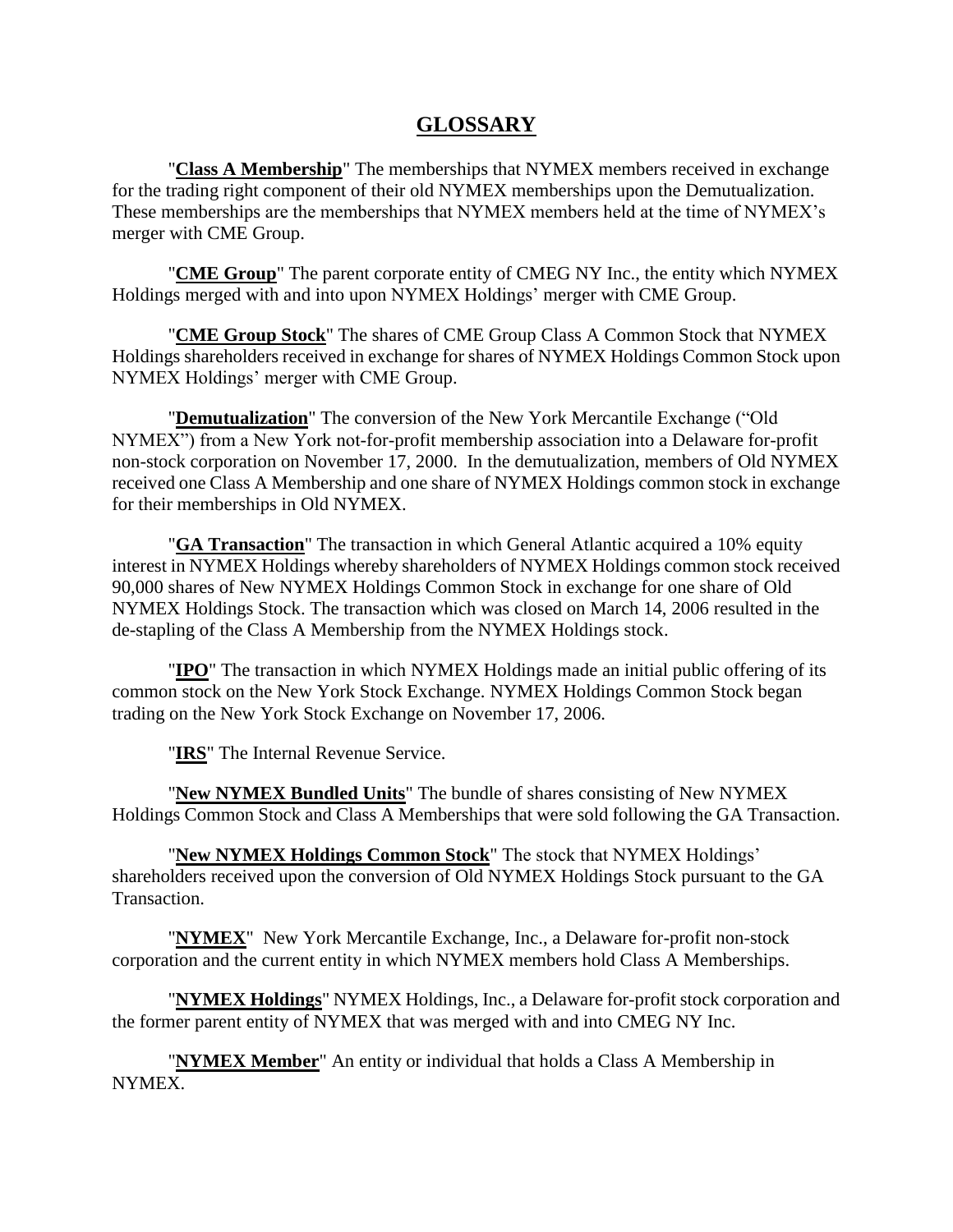"**NYMEX Stapled Units**" Units consisting of one Class A Membership and one share of Old NYMEX Holdings Stock that were sold following the Demutualization up until the GA Transaction.

"**Old NYMEX**" The entity known as the "New York Mercantile Exchange," a New York not-for-profit membership association that existed prior to the Demutualization and in which NYMEX Members held Old NYMEX Memberships.

"**Old NYMEX Holdings Stock**" The NYMEX Holdings common stock issued and outstanding following the Demutualization and prior to the closing of the GA Transaction.

"**Old NYMEX Membership**" A membership in Old NYMEX.